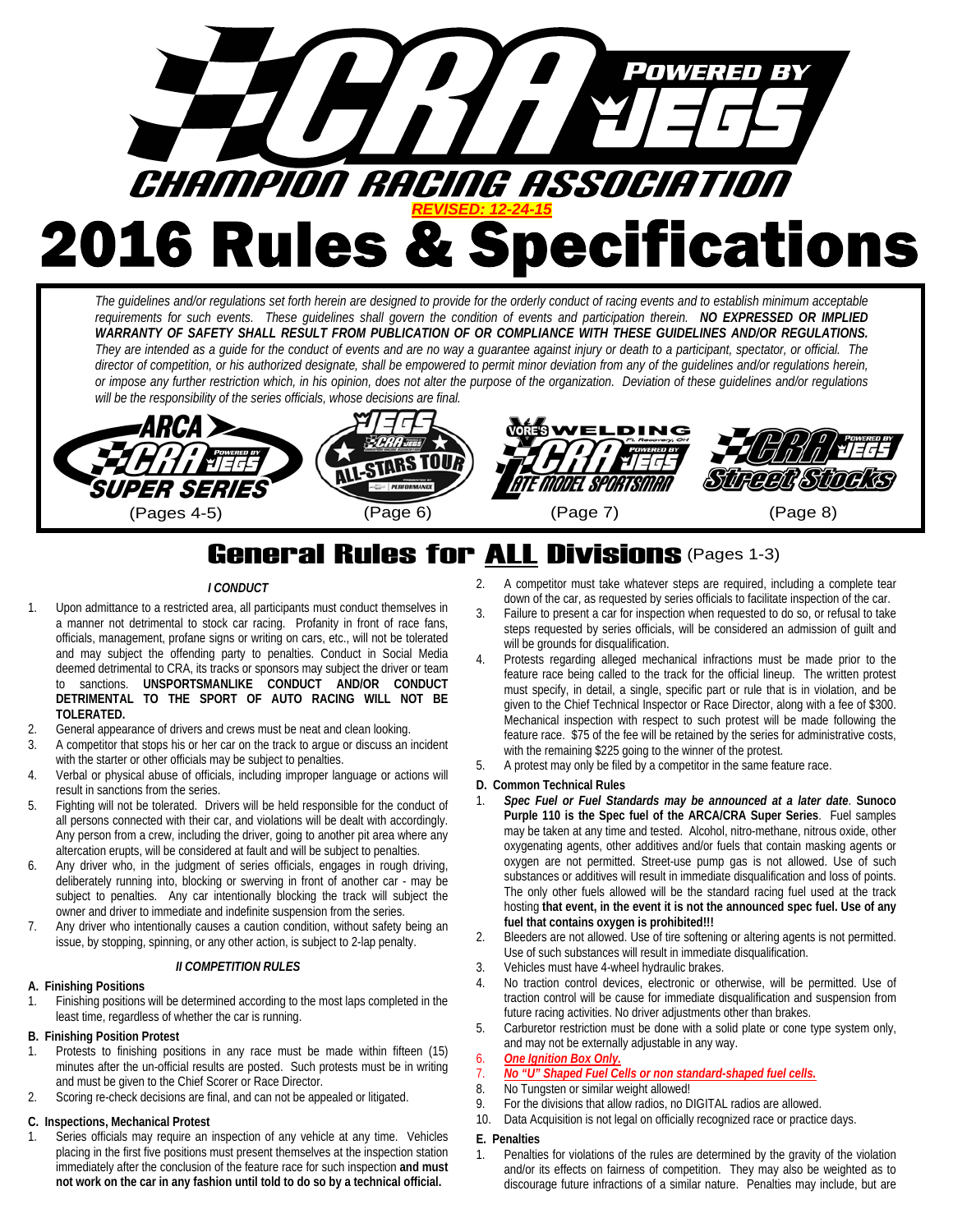not limited to, lap penalties, position penalties, disqualification, suspension of license, posting of bond, fines, and/or loss of points. A suspension may be for a determined period of time, number of events, or remainder of a season.

# **F. License Fee**

In order to compete in any CRA Series for points awards or specified additional awards, drivers and car owners must purchase a Champion Racing Association license. An owner/driver must register a number with the series. Any licensee who permits another person to use his or her license or pit entry card will be subject to penalties.

#### **G. Racing Rules**

- 1. For the Super Series and All-Stars Tour, normal entry fee for each event will be a minimum of \$25 more per car, if filed after the deadline time printed on the entry form for the event. Non-member entries will be a minimum of \$50 more than member entry fees. For L. M. Sportsman and Street Stocks the normal entry fee will be \$15 less for members.
- 2. When supplied, teams are required to use uniform patches and car stickers in their designated and mandated position. Failure to do so may result in a minimum penalty of 10% of their purse for that event. Teams must also leave the top of windshield, front fenders and lower part of B-Pillars clear for use by Series sponsors decal stickers.
- 3. Normal CRA programs will consist of practice, qualifications, a possible lastchance race, and a feature. (.3 second breakout rule for all except Super Series & All Star tour).
- 4. Final session practice times may be used for qualification purposes for JEGS and Supers should unforeseen circumstance dictate the necessity during the event. Final session practice times may be scheduled in advance to replace traditional qualifying for the Late Model Sportsman and Street Stocks at select events.
- 5. Normal Super Series & All Star procedures call for the fastest twenty (20) cars in qualifications to be automatically transferred to the feature, to be lined up in order of the inversion drawn by the fast qualifier. Inversion draw can be a minimum of a Five (5), up to a maximum of a Ten (10) car inversion. Positions 21 - 22 will be the two owners highest in series points who have not yet qualified for the feature. Positions 23-24 will be the top two finishers from the last chance race.
- 6. Individual track promoters have the option to add additional starters to the feature race. These starters will be added to the feature according to qualifying times, series points or last chance race. These may be done at a reduced pay amount.
- 7. In the event that all cars qualifying for the event will make the event, the entire feature line-up will be by qualifications with the announced inversion.
- 8. If a promoter agrees to start all cars, above the previously announced number of starters, the field will be set on time with the appropriate inversion. For payoff purposes, the additional starters (at the reduced amount) will be the 2 slowest cars that aren't the 2 highest in points in qualifying positions 21 and slower.
- 9. A driver may qualify only one (1) car, and a car may be qualified only one (1) time for a race program. If a car is scratched following a successful qualifying attempt, a driver may qualify another car, provided that car has not yet qualified.
- 10. A driver, with his car, must either practice or qualify, to be eligible to start the feature. The only exception is with prior approval.
- 11. All driver changes must be reported to a series official prior to the race involved being called to the track. Any driver change prior to start will result in that car starting *at the rear of the field.*
- 12. No team may use a points-based starting position if they do not have a car in the pit area that is capable of competing.
- 13. Lineups for races and qualifying order will be posted in a conspicuous location. It is the responsibility of the driver to check his or her starting position and be ready to race when called for an event. Cars not ready to race may be placed at the rear of the starting lineup or disqualified from the event.
- 14. The starter may start any event whether all cars called are ready or not.
- 15. Any car that loses a wheel, has a hood or trunk lid come off or open, or is observed dragging dangerous parts, or dropping any fluid, is subject to disqualification at the discretion of the officials.
- 16. **Driver must remain with any disabled car to assist track removal.**
- 17. Officials may alter the rules or procedures at any time in the interest of fairness and/or safety.
- 18. Transponders must be on cars at all times when they are made available.

## **H. Eligible Owners & Point Standings**

- 1. Separate owner and drivers point standings will be kept for the sole purpose of determining a different driver's champion, if necessary.
- 2. 2016 point fund and contingency awards will be paid based on final owners point standings. Driver's standings will be kept for media and statistical purposes only.
- 3. Only legitimately earned points will be kept for car owners. Efforts to circumvent the rules of car ownership will not be rewarded or tolerated. A legitimate effort is defined as being represented by the normal driver of that team or a different
- 4. All teams who enter a car and present it for competition, but fail to make a qualifying attempt will receive 25 points for their participation
- 5. The top teams from qualifying for the Super Series and JEGS Series will receive the following bonus points: 10-8-6-5-4.
- 6. Points for the feature results will be awarded in the following manner: 1st-100, 2nd-97, 3rd-94, with a 2-point drop per position to 26th and beyond being 50. The first car to not make the feature based on last chance race results or qualifying, will receive 49 points and each car beyond that one less point for each position. Heat races for support divisions will pay points in this manner: 10-8-6-5-4. Drivers must start the heat race to keep their starting position in the feature.
- 7. Any tie in the final point standings of any award will be broke by the highest number of wins, and if still tied, by the highest number of second place finishes, and so on, until the tie is broken.
- 8. Select points-earning events may be run for "Participation Points Only."

#### **I. Rookie Eligibility**

- Drivers can apply for the rookie program if they have competed in no more than 45% events in one season. Any event where the driver does not complete 50% of the laps will not count towards their total races competed.
- 2. All rookie drivers must register and be approved by the series director.

#### **J. Practice & Testing Guidelines**

- 1. No Super Series or All Stars Tour team or driver may test at a given *facility in the four days preceding* a scheduled CRA *points* event, unless it is an officially sanctioned and announced open practice session. The penalty for a violation is that the driver may not start any better than 16<sup>th</sup> and no qualifying points or *awards will be earned.*
- 2. *Inexperienced drivers*, as determined by series director, may practice exclusively at any time prior to the event, if they have not raced at the facility before in this rules configuration and the facility is not a new track to the CRA schedule. This can ONLY be done with PRIOR event specific approval of the CRA series director.

#### **K. Number Distribution**

- 1. Teams that wish to reserve a number or start the season with their number from the previous season must purchase a license prior to *January 1st, 2016*. After that all numbers will be secured on first come basis with submission of Membership fee. No duplicate numbers. After sending in your paid membership you must call the office at 812-883-0455 to confirm your number. Number must be on racecar day of race and be legible. Numbers must be 24 inches high and 3 inches wide on doors and roof. A 6 inch high number must be placed in the upper corner of the windshield on the passenger side.
- 2. After the first race, duplicate numbers issues will be resolved with the number being used by the team with the most points. Letter designations allowed on temporary basis. Southern based teams may use an "S" designation at all times.

## *III FLAG RULES*

**A. Green Flag**  1. At the beginning of each race, when the green flag is displayed, the track is "green all over" and all cars may commence racing at that time. On starts and restarts, a driver must stay in their lane until reaching the finish line.

## **B. Yellow Flag**

- 1. The yellow flag and lights signify caution, and will be displayed immediately upon a decision by the starter and/or race director that a cause for such action exists.
- 2. After the yellow flag and lights are displayed, all cars must immediately slow to a reasonable speed and hold position until such time as the green flag is displayed or the red flag is displayed. Racing back to the line under caution will not be tolerated.
- 3. A pace car will likely be used at the start of each event and during caution laps. No car may pass the pace car unless directed to do so by a series official.
- 4. Pit crews or officials may not service a disabled or damaged car on the racing surface during a caution flag period.
- 5. Cars which leave the lineup and pit during a caution flag period, and return during a caution period, will rejoin the lineup at the tail of the field.

#### **C. Red Flag**

- 1. The red flag and lights mean, in the opinion of officials, a situation exists requiring that the race be stopped immediately regardless of position of cars on the track.
- 2. Pit crews may not service disabled or damaged cars on the racing surface during a red flag period.
- 3. Cars that pit during the red flag period must return to the tail of the field.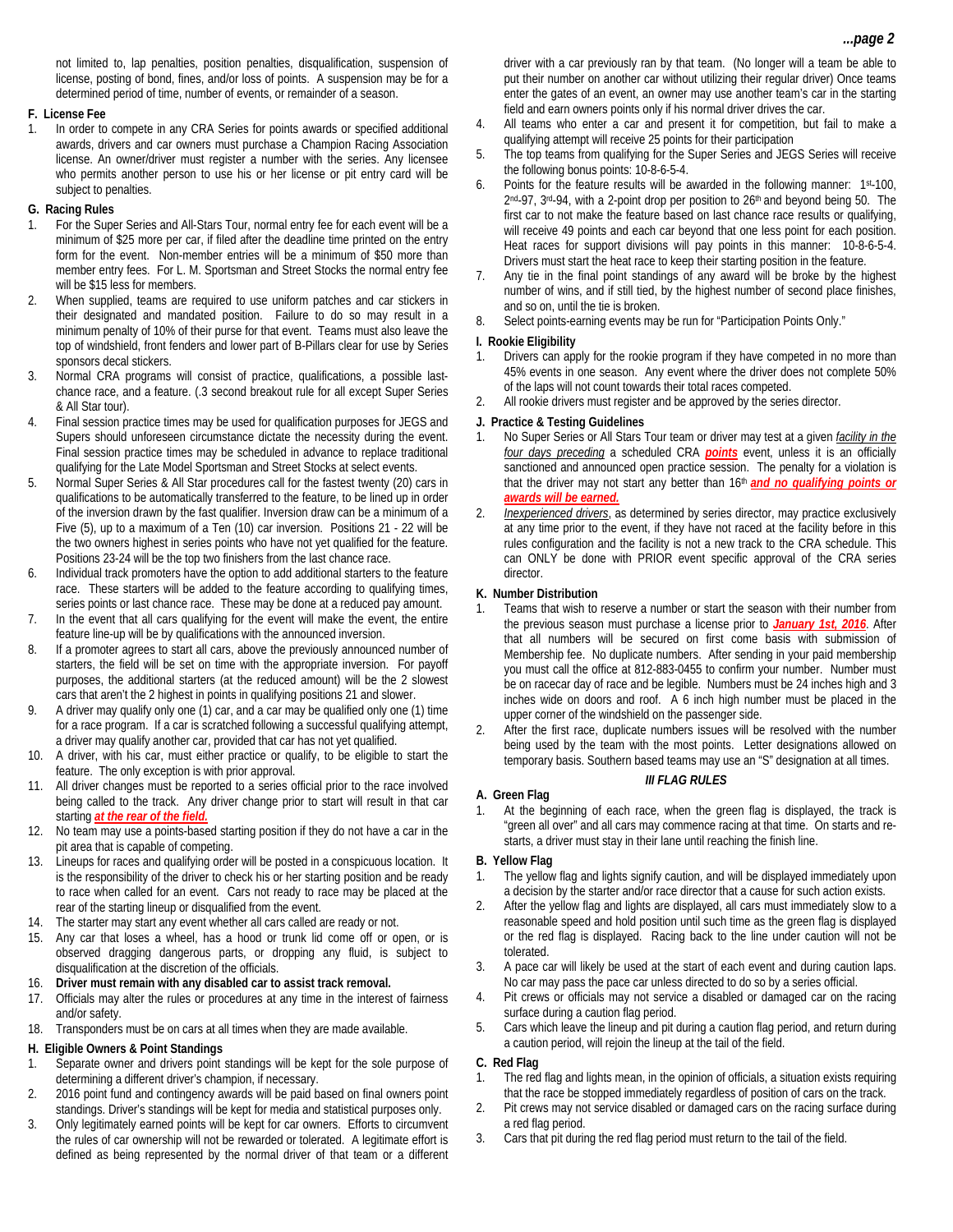#### **D. Black Flag**

The black flag is a consultation flag, and indicates that a driver must take his or her car to the pits immediately for consultation with a series official. Scoring will stop on a car which is black flagged until the situation is rectified. Any driver who fails to heed the black flag after it has been displayed twice will lose two laps for every lap run from that point on. Any driver repeatedly ignoring the black flag may face suspension.

#### **E. Layover Flag (Blue with diagonal stripe)**

1. The flag is a courtesy flag, and is displayed to indicate to drivers that they are being lapped by faster cars. It will be used at the discretion of officials.

## **F. Crossed Flags**

When any two flags are crossed and displayed by the starter, it signals drivers that the leader has completed half the distance of the race.

## **G. White Flag**

When this flag is displayed, it signals drivers that the leader has begun his or her last lap. If a yellow or red flag is thrown once the leader has taken the white flag there will be a green, white, checker restart.

## **H. Checkered Flag**

1. When this flag is displayed, it signals drivers that the race has been completed. After the checkered flag is displayed to the leader, the balance of the field will receive the checkered flag in the same lap.

## *IV OFFICIAL DECISIONS*

- 1. Any situation not specifically covered in these rules will be acted upon by the official or officials in charge at the time, whose decision will be final and binding on all participants.
- 2. Any disagreement over technical questions or operations will be resolved by series officials. When their decision is made, such decision is final and binding.
- 3. Continuous developments in racing may necessitate changes which cannot be anticipated at the time rules are formulated. If necessary, rules may be updated, changed, deleted or added to at the discretion of the officials.
- 4. Officials may use weight penalties for any infractions of these rules in an effort to make a car eligible to compete.
- At certain events, to encourage participation of local competitors, the officials may alter the rules for those cars, to try and create a level playing field for cars that might fall outside of the normal rules. Official's decisions are final.
- For support divisions, in the event of an excessive number of caution laps, officials may alter the weight requirement for fuel burn-off.

## *V SAFETY*

- 1. Approved seat belts and double shoulder harness will be required, no older than five (5) years. A crotch strap will be required. Sternum strap recommended.
- 2. A capable form of head & neck restraint must be used. A strap-type neck restraint is mandatory for Super Series and JEGS Series for all tracks and Late Model Sportsman and Street Stocks on tracks ½ mile and larger (No Neck Collars). For Late Model Sportsman and Street Stocks at tracks under ½ mile, a suitable form of neck restraint is required (a neck collar at minimum). Drivers will not be allowed on the racetrack at any time without proper neck restraints in place. *A strap type neck restraint is required for all series at all tracks.*
- 3. Helmet must be 2005 Snell standard or better and have sticker visible for inspection. Full-face helmets required.
- 4. Approved, clean full driving suit and gloves for fire protection are mandatory.
- Super Series and JEGS cars must have a working fire suppression system (preferred) or, at minimum, a driver accessible fire extinguisher. Sportsman and Street stocks are highly recommended to have at least a driver accessible fire extinguisher. Gauges for extinguishers must be easily visible for inspection.
- Side plate for driver's door will be mandatory. Must be 12 inches (12") high postto-post, 1/16" minimum thickness steel or and must be fastened with a minimum of six (6) half-inch bolts or securely welded to series' approval.
- 7. Driver's window must be equipped with safety net with quick release-latch. String window nets will not be permitted. The minimum net size must be 22" wide and 16" high. When latched, the window net must fit and pull tight.
- Resilient padding designed for roll bar use must be installed on any roll cage member which can be reached by any extremity of the driver while driver is normally seated with restraints fastened. Steering wheel must be padded.
- All lead weights must be painted white, with the car number painted on each individual piece and be visible from the top. All lead weights must be securely fastened. Any lost weight may result in a \$10 per pound fine. No Tungsten or similar weight allowed!
- 10. All competing teams must possess a minimum 10 lb. Aluminum working fire extinguisher while in attendance in pits, and this item must be presented at inspection. Car number must be painted on fire extinguisher.
- 11. A main electrical cut-off switch needs to be clearly marked and easily accessible to safety crews. It must be located on the dash in the center in clear view, or must be mounted on roll bar behind driver within reach of window. "On" and "Off" switch must be clearly marked.
- 12. Numbers must be a minimum of 24" in height, with body of each character a minimum of 3" in width and must be professionally placed on each door. A number will be required on top, readable from the infield.
- 13. A car number at least six inches (6") in height must be placed in the upper right hand corner of the windshield.
- 14. Roll cage must be constructed of 1 ¾" OD round steel tubing with a minimum wall thickness of .090". Three inches (3") maximum gussets measured diagonally must be welded in main roll cage area where a 90 degree angle exists or where the roll cage meets the main frame rails. The main frame rails / bolt-on clips must be steel from radiator area to behind the fuel cell.
- 15. No part of any cooling system may be located in driver's compartment
- 16. Batteries must be securely fastened and mounted outside of driver's compartment
- 17. All cars must have an OBERG Vacuum Style (preferred) or ball valve type fuel shut off placed at the point the fuel exits the cell.
- A driver that stops on the track should not get out of their car until safety crews arrive, unless a dangerous situation with fire exists.

## *VI SUBSTANCE ABUSE POLICY*

## **A. Definition**

1. Illegal drugs or substances are those substances defined and prohibited by local, state, and/or Federal laws.

#### **B. General Prohibition**

1. Possession or use of illegal drugs or drug substances, as defined above, is prohibited in any form by any participant in any CRA Series, either on a host track's grounds or in any area considered to by used in the operation of the event, including but not limited to parking lots, office areas, etc. All crewmembers and drivers are prohibited from being under the influence of alcohol during an event's scheduled activities.

## **C. Violations and Penalties**

1. Any person found to be in possession of or under the influence of an illegal drug or drug substance on a host track's property, as defined above, or any person who is arrested by duly constituted authorities and charged with possession and/or use of illegal drugs or drug substances, or any person who is formally charged by a court of law with illegal drug violations, may be subject to penalties by the Champion Racing Association Series as follows:

a. Suspension from competition and eviction from host track property and denial of further entry to the host track for any CRA Series events for a period of time to be determined by series officials.

b. In the case of formal charges being filed in a court of law, upon notification to series Officials by the agency involved, the participant may be suspended from all forms of participation in any CRA series until such time as the charges are fully adjudicated through the legal process.

c. In the case of a conviction by process of law, the participant may be prohibited from participating in any CRA Series events for a minimum period of one (1) year from date of conviction.

## **D. Appeal and Hearing**

1. Any participant suspended for violation of these rules may be granted an appeal hearing by a board of officials designated by CRA, provided the suspended participant requests such a hearing, in writing, within fourteen (14) calendar days of the date of suspension. It is the responsibility of the suspended party to make such a request if a hearing is desired.

## **E. Reinstatement**

A participant suspended for violations of these rules, except in the case of persons charged with selling illegal drugs or drug substances, may, as the result of a decision reached through the hearing process, be reinstated if it is mutually agreed that the participant, at his or her own expense, will produce documentation from a physician licensed with the state, certifying that he or she is illegal drug independent, as a result of random and periodic examinations and urinalysis testing made at the request of Champion Racing Association officials.

## **F. Prescribed Drugs**

1. If a participant is using prescription drugs on the advice of a physician, such use must be reported to the director of competition prior to the participant's entry into series activities. Failure to notify will subject the participant to penalties as described in this section.

Race procedures will be distributed on race weekend by Series Director.

*For administrative/procedural questions call:* 

**Glenn Luckett** 812-883-0455 / email luckett@cra-racing.com *For technical questions call:* 

**Eddie Chew** 317-439-3014 (after 5:15pm) / email eddiechew@cra-racing.com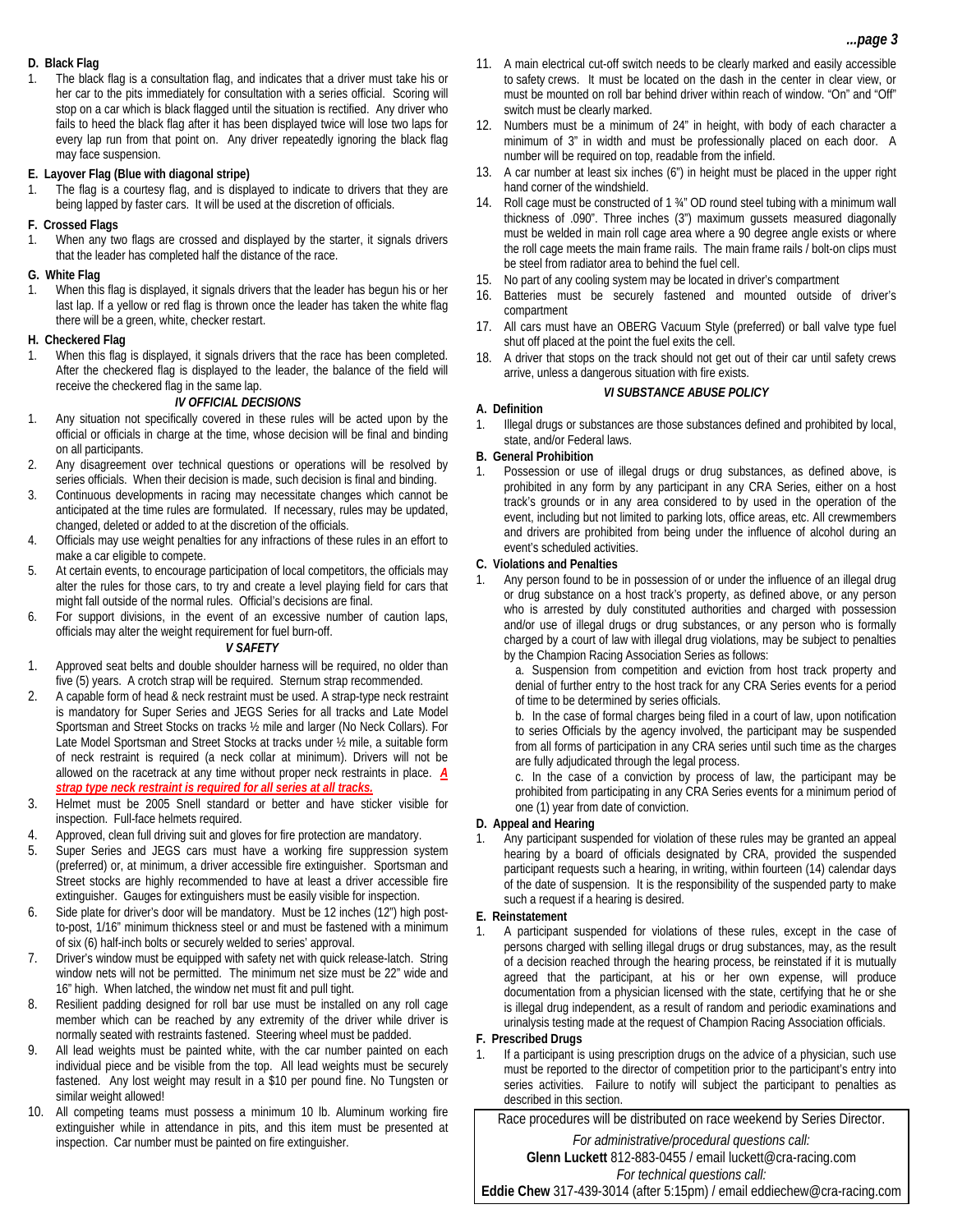

*IMPORTANT: Competitors MUST READ the "Additional Series/Track Rules" Section at the end for additional rules specific to a Track or Series.* 

#### **A. Eligible Cars and Bodies Guidelines**

- All competing cars will be full-sized, stock American manufactured passenger car bodies. Current A-B-C Body Rules apply unless otherwise specified herein. Refer to A-B-C Rulebook and guidelines for details. Also, no panels allowed extending top edge of doors. No under car panning outside of frame rails and no further than drivers' box front or rear of bottom of driver's seat. Any holes in body not being used must be covered and remain so during the race.
- 2. Rub rail are discouraged and may only be used if they are polycarbonate.
- 3. If exhaust exits through the door, installation must include an exhaust flange that is mounted flush to the door. Maximum ½" gap around the exhaust pipe. Pipe must not protrude through door.
- 4. At all times, the ABC "A" measurement must maintain a min. length of 11.5 inches. Also, 20 inches is the min. length allowed for the nose, measured from the bottom, leading edge at center, up to the hood seam.
- 5. The air box between the nose and radiator may have no pieces wider than the radiator. No types of under-body air deflectors are allowed. All air for blowers or coolers in the engine compartment must be pulled from the nose or the radiator air box. Air may not be blown or forced onto the tire or bead….air may only be directed to the brake rotors. *The duct work between the nose and the radiator may be no wider than 29" and may not be care*
- 6. Minimum Base Weight: 2750 lbs (see "Series/Track Additional Rules" section for additional weight breaks or penalties).
- 7. 58.0% Max. left side weight at all times (without refueling). For post-race total weight rules, teams may refuel, or officials may utilize "1 lb. per lap" burn-off.
- 8. 66 inch maximum tread width for all cars.
- 9. *Interiors must be steel or aluminum only.*
- 10. All cars must go through technical inspection prior to car taking to the track for practice. Cars will be weighed with driver, and may be done prior to or after qualifying and prior to or after the feature. Reading of designated scales will be official.Issues discovered in pre-practice tech that are not fixed to satisfaction by pre-qual. tech will result in the loss of 1 qualifying lap.

#### **B. Engines**

#### *Basic Engine Guidelines*

## 1. *Use of any engine under 347 Cubic Inches will require a 50lb penalty.*

- 2. Engines with rear mounted distributors will be located so the forward most spark plug is no more than two inches (2") from the center line of the upper ball joints. Engines with front mounted distributors: up to four inches (4") setback from centerline of upper ball joints. Crate Engines may use four inch (4") setback.
- 3. Engines may not be offset more than one inch (1") from centerline of car.
- Front center of crankshaft must have at least ten inches (10") of ground clearance. Crate Engines must be at least 11 inches.
- 5. Standard steel blocks only. No Carbon Compacted blocks of any type.
- 6. No Ford D3, *SC, or other High Port heads*. *The following are the ONLY approved Ford heads: A, B, C, C3, and C35. These heads must remain unaltered other than porting and polishing. No altering of these heads will be allowed so as to change runner floor or roof height to raise port or ports, these heads will be considered high ports and are not permitted. Runner floor and runner roof heights must remain as manufactured from Ford.*
- 7. No Overhead Camshafts.
- 8. A maximum 16 inch (O.D.) air element and housing must be used.
- 9. Carburetor restriction must be done with a solid plate or cone type system only, and may NOT be externally adjustable in any way. No adjustments may be made to the carb/restrictor package following qualifying. Teams will race with the same package they qualify with.
- 10. Any competitor that finishes in the top 5 may be required, at their expense, to remove the intake, heads, and/or oil pan for inspection purposes.
- 11. *Starting in 2017, externally lightened blocks will receive a weight penalty to be be determined, with the goal to eventually eliminate those blocks.*

#### *9:1 Compression Engine 362 Max Cubic Inches/Cast Iron Block/ (This package may phased out in the near future)*

- 1. Cannot exceed 9.5:1 compression. Method of determining compression will be at the discretion of Officials.
- 2. Minimum valve angle: GM-18 degrees; Ford 9 degrees with 4 degrees valve center; and Mopar 12 degrees. (+/- 2 degrees)
- 3. Steel or aluminum cylinder heads.
- 4. Steel standard production crankshaft; balancing, lightening, stroking allowed.
- 5. Any camshaft, any steel lifter, any rockers arms. Gear drives allowed. 6. Steel or aluminum intake. No fabricated intakes. No material may be added to production intake manifold to increase carb height. No welded on spacers or air deflection devices allowed in intake. No part of carb spacer shall enter the intake.
- 7. 390 CFM 4bbl Part #6895 or #80507. Carburetors must pass inspection at any time regardless of temperature. Booster bar may be removed from center of booster (max inside dia. of booster .473) and the booster may be tapered from the center seam down (booster must retain .700 length minimum) but all 4 boosters must be the same style. No other modifications are allowed on carbs.
- 8. 1" Maximum spacer allowed but cannot extend into manifold. 9. *8000 rpm max.*

## Southern Super Parts Engine (SSPE)

Southern Super Parts Engine (May Be Claimed for \$21,000 + pulling fee)

- 1. Maximum Engine displacement is 362 cubic inches.
- 2. Maximum compression ratio is 11.5:1 with +.5 tolerance.<br>3. Any flat top piston permitted with 927 wrist pin and
- 3. Any flat top piston permitted with 927 wrist pin and .043 x .043x 3mm ring package only. Pistons must not extend out of the top of engine block. Maximum racer cost of \$1400.00 per set.
- 4. Cast Iron engine blocks only.
- 5. Intake must remain stock. Absolutely no match porting or blasting of any kind permitted. Slotting of bolt holes, water lines and matching of sides allowed. Ford part #: Edelbrock 2928, 2929, or 2934 only. Chevy part#: Edelbrock 2814 only.
- 6. Crankshaft must have a minimum weight of 40 pounds (with front timing pulley or sprocket). Minimum main size Chevy 2.300/ Ford 2.250. Maximum advertised racer cost of \$1400.00
- 7. Connecting rods: Minimum rod journal size 1.850". Absolutely no piston-guided rods permitted. Maximum racer cost of \$1400.00 per set. No titanium rods permitted. Minimum rod weight 560 grams.
- 8. Listed Brodix Cylinder Heads only. Heads may be surfaced to achieve proper compression ratio. Absolutely no other work of any kind will be permitted to the intake ports, exhaust ports, or combustion chambers. Ford part #: SP STS T-1 F Std 225-SSPE. Must retain minimum valve angle of 20°. Chevy Part #: SP STS T-1 Std 225-SSPE. Must retain min. valve angle of 21°. Multi-angle valve job permitted. Absolutely no blending of valve job below valve seat permitted. Chamber must retain shape 3/8" above valve seat. Minimal blending due to multi-valve jobs permitted.
- 9. Maximum valve size: Intake 2.08", Exhaust 1.60", Stem size 11/32". Intake valve may be titanium or stainless steel. Exhaust must be stainless steel.
- 10. No Titanium valve springs permitted. Maximum racer cost: \$425.00 per set. Titanium retainers permitted. Lock angles not specified.
- 11. Camshaft must be Competition Cam Part #: 21151712. Camshaft must be installed on 104° intake centerline +/- 1°. Roller lifters, maximum racer cost of \$700.00 per set. Maximum lift of .715" while using 1.6 rockers checked at valve with zero lash. Maximum 1.6 rocker arm racer cost of \$1,500.00 per set. Magnetic-type push rods only. No keyway guided lifters permitted.
- 12. Maximum 5 stage dry sump oil pump permitted. Max. racer cost of \$1,250.00.
- Oil pan must have 1" inspection hole. Absolutely no sectional pans permitted. Open box pans only (NO windage tray / scrapers etc.). Max. racer cost of \$550.00.
- 14. Ignition System may only be Crane Cams Ignition part # 6000-6701. Mount on right side of car dials point out the passenger side. The mag positive & negative shall be a maximum length of 62 inches. Must be remain uncut or spliced and on top of dash in clear view. Mandatory 8000 RPM Rev Limiter must be installed and fully functional. Absolutely no crank trigger pickups permitted.
- Carburetor must be an unaltered 750 CFM 4779, 80528 Holley permitted. Carburetor must pass inspection at any time regardless of temperature. Maximum 1" carburetor spacer permitted on Ford motor only. Maximum 1/2" carburetor spacer permitted on Chevrolet motor only. Teams are required to bring a 1.350" carb restrictor that series officials may require to be used with this engine package. Details may be found on each event's entry form.

#### *"Other Engines"*

1. S.E.A.L. approved McGunegill, Hamner. Ford 374D and Florida SPEC "Sealed Engines" may also be used. *The 6 existing Ford 374D engines are grandfathered for the next two years. That package will be eliminated after that. No new Ford 374D engines may be built.* If necessary, series officials may add or subtract weight to ensure fair competition. Any tampering of seals or established construction of these engines is grounds for immediate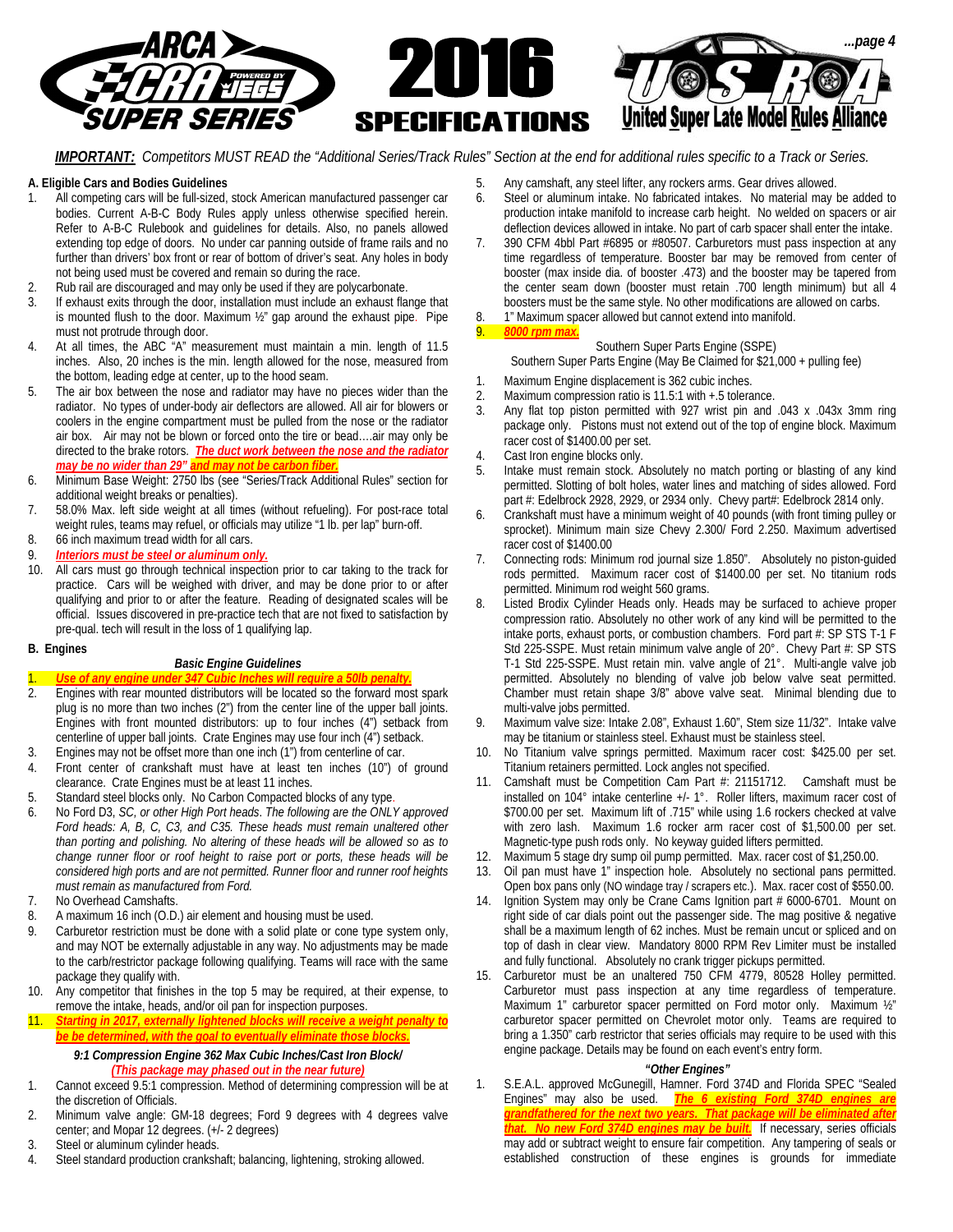disqualification. Additional tech rules will apply. The maximum RPM is the series mandated 7600 for these engines. Rev limiting device must be operational at all times with RPM Dials securely covered. All Sealed engines must use the gauge legal, 750 carb as described in the SSPE section.

- 2. The "ACE" Engine as commonly used in the ARCA Midwest Tour may also be used with a 750 carb as described in SSPE engine section. Series officials may add or subtract weight to ensure fair competition. *7600 rpm max.*
- 3. Crate engines may also be used. Series officials may add or subtract weight to ensure fair competition. Cars utilizing crate engines must use the engine, carb and ignition specifications from the JEGS Series rules.

#### **C. Fuel System**

- 1. **Sunoco Purple 110 is the Spec fuel of the ARCA/CRA Super Series**. Fuel samples may be taken at any time and tested. Alcohol, nitro-methane, nitrous oxide, other oxygenating agents, other additives and/or fuels that contain masking agents or oxygen are not permitted. Street-use pump gas is not allowed. Use of such substances or additives will result in immediate disqualification and loss of points.
- 2. No electric fuel pumps or forced induction of any kind are permitted.
- 3. No icing or cooling of fuel system.
- 4. A fuel cell will be mandatory with a 22-gallon (U.S.) maximum. Fuel cell must have a minimum of eight inches (8") ground clearance. Fuel cell must be equipped with at least two (2) protective straps completely around the cell. Fuel cell must be mounted securely behind the rear axle of the car. Cars must have a minimum 1/8" steel plate, or similar strength aluminum plate, between fuel cell and rear end. A similar plate at the rear of the fuel cell is recommended. All cars must have safety bar at the rear of the fuel cell. At a minimum, all fuel cell configurations must include a rubber type cell in a steel container. *No "U" Shaped Fuel Cells or non standard-shaped fuel cells.*

#### **D. Ignition**

- 1. Battery powered ignition. Vehicle MUST start under own power.
- 2. Maximum 16 Volt Battery. Car must be capable of being started with a 12-volt battery. No Magnetos.
- 3. All wiring must be sealed. No unplugged wiring**.** All ignition boxes must be mounted on the passenger side, in plain view, and out of reach of the driver…and…all wires to the distributor must be run separately and not part of a bigger loom or wiring harness.
- All teams must only use **ONE** Crane Cams Ignition part# 6000-6700 (HI-6RC) and a Coil part# 730-0192 (PS92N), *mounted on a tray as specified at craracing.com.*

#### **E. Suspension**

- 1. No fifth (5th) coil, or lift bar suspensions will be permitted. No birdcage set-ups of any kind (3 or 4 link). Trailing arms must mount to rear end in a solid fashion (heim allowed) and no part of the trailing arm mounting may freely rotate around the rear end. *Trailing arms must be solid, one piece construction with no moving parts, with one heim at each end of the trailing arm. Trailing arm mounts must also be solid and may not have the ability to move.*
- 2. No cockpit, driver adjustments, other than brake bias.
- 3. Coil Springs and Spindles must be Steel. (Exception: approved Coleman Spindle)
- 4. No traction control devices, electronic or otherwise, will be permitted. Use of traction control will be cause for immediate D.Q. and suspension from series.
- 5. One shock per wheel. Shocks must be only mechanical in nature and no part of suspension or shocks may utilize electricity.

#### **F. Wheels and Tires**

- 1. Steel 10" wheels only. *Tires to be announced on the entry forms.*
- 2. **Bleeders are not allowed. Hidden bleeders will be checked for!!!**
- 3. Cars must start the feature on the same tires on which they qualified. Cars running the last chance race may change tires prior to that race, but must return to the qualifying tire for the feature. Cars that run the last chance race on qualifying tires will be allowed to change tires prior to the feature.
- Use of tire softening or altering agents will not be permitted. Use of such substances will result in immediate disqualification, loss of points and money.

#### **G. Transmission, Driveshaft, Rear End**

- Full standard type transmission only will be permitted. No quick-change transmissions will be permitted. Automatic transmissions will not be permitted. Crate engine teams may use their transmission rules with no weight penalty.
- 2. A minimum of one reverse and two forward gears will be required.
- Multi-disc clutches will be permitted. No direct drives. Conventional clutch mounted to fly wheel only will be permitted. Any transmission that does not meet these guidelines may be assessed a minimum 25 lbs penalty.
- 4. No carbon fiber or nonstandard material clutches**. The minimum clutch diameter is 5.5".** No "slipper" or "centrifugal" clutches allowed.
- 5. Driveshaft must be equipped with a minimum of two (2) safety straps and must be painted white. Drive shafts must be made of Aluminum or Steel only, and use no other materials (i.e. carbon fiber, etc).

#### **H. Brakes**

- 1. Vehicle must be equipped with four-wheel hydraulic brakes.
- 2. No carbon fiber rotors. **Only steel rotors are allowed (no titanium).**
- 3. Brake fluid circulators permitted. Liquid or gas cooling not permitted.

#### **I. Safety**

- 1. Radio communication to the drivers is mandatory, with a minimum of one (1) spotter for each team. Spotter must have the capability to monitor series race control with a scanner.
- 2. Approved seat belts and double shoulder harness will be required, no older than three (5) years. A crotch strap will be required.
- 3. A capable form of head & neck restraint must be used. A strap-type neck restraint is mandatory (No Neck Collars). Drivers will not be allowed on the racetrack at any time without proper neck restraints in place.
- 4. Helmet must be 2005 Snell standard or better and have sticker visible for inspection. Full-face helmets required.
- 5. Clean, full driving suit and approved gloves for fire protection are mandatory.
- 6. Side plate for driver's door will be mandatory. Must be 12 inches (12") high postto-post, 1/16" minimum thickness steel or and must be fastened with a minimum of six (6) half-inch bolts or securely welded to series' approval.
- 7. Driver's window must be equipped with safety net with quick release-latch. String window nets will not be permitted. The minimum net size must be 22" wide and 16" high. When latched, the window net must fit and pull tight.
- 8. Resilient padding designed for roll bar use must be installed on any roll cage member which can be reached by any extremity of the driver while driver is normally seated with restraints fastened. Steering wheel must be padded.
- All lead weights must be painted white, with the car number painted on each individual piece. All lead weights must be securely fastened. Any lost weight will result in a \$10 per pound fine. *No Tungsten or similar weight allowed!*
- 10. All competing teams must possess a minimum 10 lb. Aluminum working fire extinguisher while in attendance in pits, and this item must be presented at inspection. Car number must be painted on fire extinguisher
- 11. A main electrical cut-off switch needs to be clearly marked and easily accessible to safety crews.
- 12. Numbers must be a minimum of 21" in height, with body of each character a minimum of 3" in width and must be professionally placed on each door. A number will be required on top, readable from the infield.
- 13. A car number at least six inches (6") in height must be placed in the upper right hand corner of the windshield.
- 14. Roll cage must be constructed of 1 ¾" OD round steel tubing with a minimum wall thickness of .090". Three inches (3") maximum gussets measured diagonally must be welded in main roll cage area where a 90 degree angle exists or where the roll cage meets the main frame rails. The main frame rails / bolt-on clips must be steel from radiator area to behind the fuel cell. Main Frame rails must be a minimum of 2" x 3" rectangular steel.
- 15. No part of any cooling system may be located in driver's compartment.
- 16. Batteries must be securely mounted outside of driver's compartment.
- A working Fire Suppression system or driver accessible fire extinguisher is required. All cars must have an OBERG Vacuum Style (preferred) or ball valve type fuel shut off placed at the point the fuel exits the cell

#### *OFFICIAL DECISIONS*

- 1. Any situation not specifically covered in these rules will be acted upon by the official or officials in charge at the time, whose decision will be final and binding on all participants.
- 2. Any disagreement over technical questions or operations will be resolved by series officials. When decision is rendered, decision is final and binding
- 3. Continuous developments in racing may necessitate changes which cannot be anticipated at the time rules are formulated. If necessary, rules may be updated, changed, deleted or added to at the discretion of the officials.
- At certain events, to encourage participation of local competitors, the officials may alter the rules for those cars to try and create a level playing field for cars that might fall outside of the normal rules. Official's decisions are final.

#### *Additional CRA Rules Section*

- 1. Weight deduction for Crate Engines, per track, if any, will be announced on the event's entry form.
- 2. Where a 750 carb is allowed for use, a team may also use a CRA gauge-legal 650, 390 or 500 2bbl. 9 to 1's may also use the 500 2bbl.
- 3. **A muffler must be used** and installed in a configuration that will suppress exhaust noise to a maximum of 99db's at 100 feet. The series will conduct random testing of exhaust noise, a penalty of 10lb's for every point above 99db's will be enforced. Any car that is consistently tested above 99db's will receive additional penalties up to and including disqualification.
- 4. All Competitors must read general rules section on pages 1-3.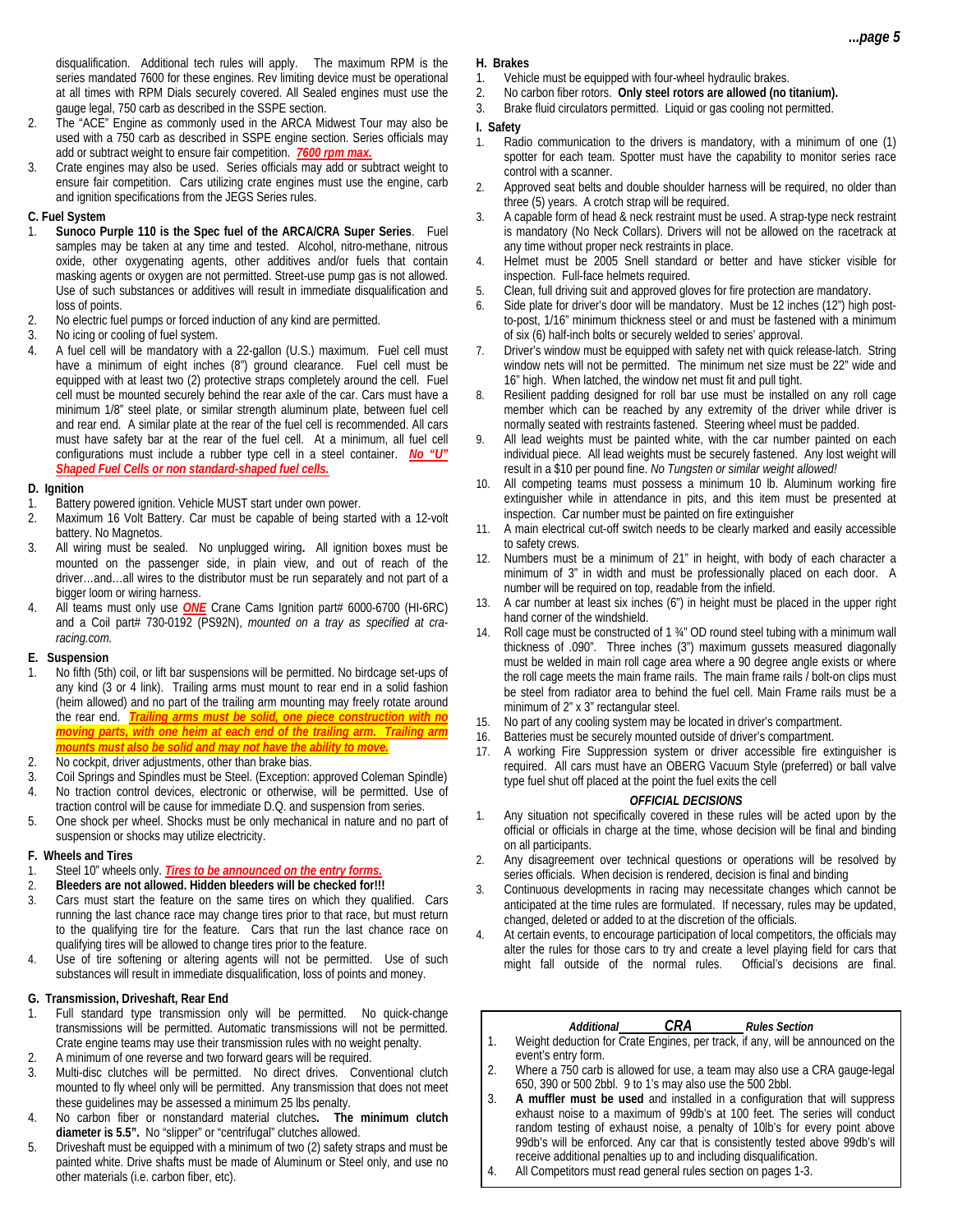

## *Important: All Competitors Must Read the General Rules Section on Pages 1-3*

## **A. Eligible Cars and Bodies Guidelines**

1. See Section "A" of Super Series Rules

## **B. Engines**

Re-built engines must have the Sealed Engine Alliance Leaders (S.E.A.L.) seals from a re-builder on the S.E.A.L. approved list or carry a 25 lb penalty. Seals on all engines must remain in place and be unaltered.

The following engines may be used in competition:

## **GM #88958604 / Ford M06007-D347-SR / McGunegill Ford 425LM**

- 1. The above engines must be raced as produced by the Manufacturer or within the rebuilder guidelines…EXCEPT WHERE NOTED IN THESE RULES.
- 2. The GM Engine may utilize 1.6 rocker arms, GM valve spring kit #12586484, Comp Cams valve spring kit #941-16, Champ Oil Pan # CP106LTRB, and may have the balancer replaced with an SFI approved aftermarket balancer. The GM Engine may use a 1" aluminum spacer with 1 paper gasket per side, not to exceed.065" thickness. Spacer must be open or 4 hole with NO taper or radius.
- 3. Teams that utilize an **UNALTERED**, FACTORY sealed GM Engine that does not exceed 435 horsepower on THE series approved Dyno, may deduct 50 lbs. This engine MUST NOT have any of the updates allowed in these rules and may NOT use the carb spacer outlined above.
- 4. The Ford D347 Engine may utilize the KEVKO Oil Pan and Pick-up #F201 & F201-1, as well as an SFI approved aftermarket balancer.
- 5. All Ford engines MUST use 1.5 rocker arms only.
- 6. All Engines must be located so the forward most spark plug is no more than four inches (4") from the center line of the upper ball joints.
- 7. Engines may not be offset more than one inch (1") from centerline of car.
- 8. Front center of crankshaft must have at least ten inches (10") of ground clearance.
- 9. No crankcase evacuation systems allowed.
- 10. Any competitor that finishes in the top 5 may be required, at their expense, to remove the intake, heads, and/or oil pan for inspection purposes

## **C. Carburetor & Fuel System**

- 1. Holley 650 HP 4150-80541 is the only carburetor legal for use and it must remain unaltered from manufacturer. No epoxy or coatings of any kind.
- 2. The following list of tuning and replacement parts are permitted for use on the carburetor. Parts must be only genuine Holley replacement parts and must exactly match parts replaced: Jets, Bleeds, Needle & Seat, Emulsion Bleeds, Power Valves, Accelerator Pump Nozzles, Accelerator Pump Cam, and Carb Specific Floats (floats may be modified/angle cut)
- 3. A maximum 16 inch (O.D.) air element and housing must be used.
- Sunoco Purple 110 is the Official Fuel. Fuel samples may be taken at any time and tested. Alcohol, nitro-methane, nitrous oxide, other oxygenating agents, other additives and/or fuels that contain masking agents or oxygen are not permitted. Street-use pump gas is not allowed. Use of such substances or additives will result in immediate disqualification and loss of points. The only other fuels allowed will be the standard racing fuel used at the track hosting that event, if a spec fuel is not announced.
- 5. No electric fuel pumps or forced induction of any kind are permitted.
- 6. No icing or cooling of fuel system.
- 7. A fuel cell will be mandatory with a 22-gallon (U.S.) maximum. Fuel cell must have a minimum of eight inches (8") ground clearance. Fuel cell must be equipped with at least two (2) protective straps completely around the cell. Fuel cell must be mounted securely behind the rear axle of the car. Cars must have a minimum 1/8" steel plate, or similar strength aluminum plate, between fuel cell and rear end. A similar plate at the rear of the fuel cell is recommended. All cars must have safety bar at the rear of the fuel cell. At a minimum, all fuel cell configurations must include a rubber type cell in a steel container. *No "U" Shaped or non standard-shaped fuel cells.*

## **D. Ignition**

- 1. Battery powered ignition. Vehicle MUST start under own power.
- 2. Maximum 16 Volt Battery. Car must be capable of being started with a 12 volt battery. No Magnetos. One ignition box only.
- 3. All wiring must be sealed. No unplugged wiring**.** All ignition boxes must be mounted on the passenger side, in plain view, and out of reach of the driver…and…all wires to the distributor must be run separately and not part of a bigger loom or wiring harness.
- 4. Teams may only use the following ignition system: Crane Cams Ignition part# 6000-6700 (HI-6RC) and a Coil part# 730-0192 (PS92N), mounted on a tray as specified at cra-racing.com.
- 5. Rev limiting device must be operational at all times with RPM Dials securely covered. Method of securing RPM limiting devices may be changed by officials. Ford Maximum RPM is 6300. Chevy Maximum RPM is 6400.

## **E. Suspension**

- 1. No fifth (5th) coil, or lift bar suspensions will be permitted. No birdcage setups of any kind (3 or 4 link). Trailing arms must mount to rear end in a solid fashion (heim allowed) and no part of the trailing arm mounting may freely rotate around the rear end. *Trailing arms must be solid, one piece construction with no moving parts, with one heim at each end of the trailing*  arm. Trailing arm mounts must also be solid and may not have the abilit *to move.*
- 2. No cockpit, driver adjustments, other than brake bias.
- 3. Coil Springs and Spindles must be Steel. (Unless using the approved Coleman Spindle).
- 4. No traction control devices, electronic or otherwise, will be permitted. Use of traction control will be cause for immediate disqualification and suspension from future racing activities.
- 5. One shock per wheel. Shocks must be only mechanical in nature and no part of suspension or shocks may utilize electricity

## **F. Wheels and Tires**

- 1. Steel 10" wheels only. For standard points events the spec tires are Hoosier F40's on the left and F50's on the right.
- 2. Bleeders are not allowed. Hidden bleeders will be checked for!!!
- 3. Cars must start the feature on the same tires on which they qualified. Cars running the last chance race may change tires prior to that race, but must return to the qualifying tire for the feature. Cars that run the last chance race on qualifying tires will be allowed to change tires prior to the feature.
- 4. Use of tire softening or altering agents will not be permitted. Use of such substances will result in immediate disqualification, loss of points and money.

## **G. Transmission and Driveshaft**

- 1. No quick-change transmissions or automatic transmissions will be permitted.
- 2. A minimum of one reverse and two forward gears will be required.
- 3. All transmissions must have a final gear ratio of 1 to 1 and no other gears may have a ratio numerically lower than 1.18.
- 4. Transmissions that utilize drop out features (i.e.: causing the disengaging of the cluster gear or auxiliary shaft) are PROHIBITED.
- 5. For transmissions using an external clutch, Super Series Rules apply to the clutch (See Section "G" Item #4).
- 6. Driveshaft must be equipped with a minimum of two (2) safety straps and must be painted white. Drive shafts must be made of Aluminum or Steel only, and use no other materials (i.e. carbon fiber, etc).

## **H. Brakes**

- 1. Vehicle must be equipped with four-wheel hydraulic brakes.
- 2. No carbon fiber rotors. Only steel rotors are allowed (no titanium).
- 3. Brake fluid circulators permitted. Liquid or gas cooling not permitted.

## **I. Safety**

1. See Section "I" of Super Series Rules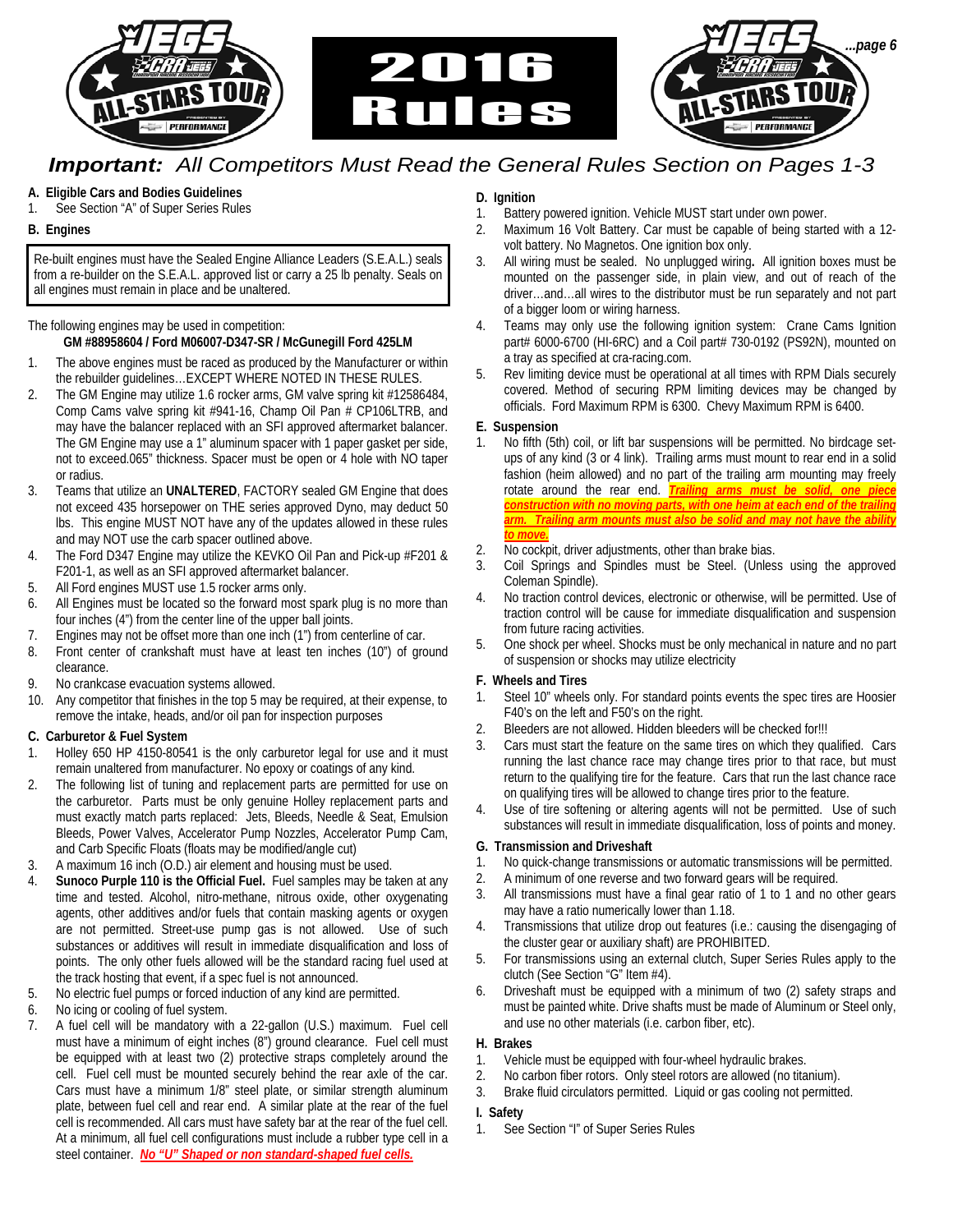

# 2016 Rules

## *Important: All Competitors Must Read the General Rules Section on Pages 1-3*

**Chassis Option and Base Weight Minimums:**  (*after race/qualifying without refueling)* **Stock Clip with Standard Lower A-Frames** 2775 **lbs** 

 *No Lower A-frame adjustments or Heim End A-Frames Add 25 lbs for Heim End A-Frames Add 25 lbs for Lower A-Frame Adjustable Chassis mount*  **Stock Clip utilizing strut type suspension** 2825 **lbs Manuf. Front Clip (w/ Stock-Type, non adjustable Lowers A's)** 2800 **lbs** *No Lower A-frame adjustments or Heim End A-Frames* 

 *Add 25 lbs for Heim End A-Frames*  **Manuf. Front Clip (w/ strut type suspension)** 2850 **lbs** *Deduct 25 lbs for Non –Adjustable Frame Mounts* 

## **Manuf. Front Clip (w/ adj. A-Frame Mounts & Heim A-Frames)** 2850 **lbs**

1. Races longer than 50 laps will have a 1lb per lap over 50 laps allowance.

- 2. Maximum 58.0% Left Side weight at all times.
- 3. Maximum 58.5% Left Side weight for cars that utilize Full Perimeter Chassis (ie: Old Tour Type fabricated chassis or OEM frame) with a minimum of three door bars extending past the perimeter frame rails, or cars using Standard Crate Engines as used in JEGS/CRA All-Stars rules
- Maximum 59.0% Left Side weight for cars that utilize Full OEM Stock frames from steering box mount to middle of rear axle (and use a stock type steering box – no rack, and 4 link suspension).

#### **Suspension:**

- 1. Base weights are with 5" coil springs front and rear. 2.5" springs may be used with a 25 lb penalty. *(Entire Spring must be 5" in diameter)*
- 2. Maximum tread-width measured at spindle height is 78" measured outside of tire to outside of tire.
- 3. Deduct 25 lbs for full metric chassis w/ stock lower suspension as long as stock steering box and 4 link suspension is utilized.
- 4. Aftermarket upper A-Frames allowed.
- 5. Base weights are for Steel shocks only. Aluminum Shocks may be used with a 25 lb penalty. One shock per wheel. No Canisters of any kind.
- Maximum 8" wide steel wheels only. OEM, Floater or Quick Change rear ends allowed. If a Quick Change rear end is used, you must have a plate between the rear end and fuel cell.
- 7. Must have working brakes on all four wheels.
- No fifth (5th) coil, or lift bar suspensions will be permitted. No birdcage setups of any kind (3 or 4 link). Trailing arms must mount to rear end in a solid fashion (heim allowed) and no part of the trailing arm mounting may freely rotate around the rear end. *Trailing arms must be solid, one piec construction with no moving parts, with one heim at each end of the trailing arm. Trailing arm mounts must also be solid and may not have the ability to move.*
- 9. *Spec tires and usage rule, if any, to be announced at a later date.*

## **Engine:**

- 1. Engine must use cast iron block and heads.
- 2. No Dry-Sumps. Fords may use an external single stage pump, but the oil and sump must still be in the pan directly below the engine.
- 3. Headers allowed.
- 4. Aluminum intakes allowed.
- 5. Engine setback maximum 4" from a centerline between the upper ball joints (Strut-type, fab clip chassis must be max 2" setback for engines with rear mounted distributors/ 4" max for front mounted distributors).
- 6. Center of crankshaft must have a minimum 10" ground clearance.
- 7. Any two or four barrel carb allowed (no Predators).
- 8. Crate Engine usage must follow JEGS Series rules including carb and ignition box rules.

9. **Engine/Weight Combinations** (to base weights above):

| Deduct 100 lbs |
|----------------|
| Add 25 lbs     |
| Deduct 100 lbs |
| Deduct 50 lbs  |
| Deduct 50 lbs  |
| Add 50 lbs     |
| Add 50 lbs     |
|                |

#### **Transmission:**

- 1. OEM Style Transmissions (defined as standard style transmission with external, separate, clutch). External clutches must follow Super Series rules. ALL transmissions must have a working reverse gear.
- 2. Bert, Brinn or Falcon Type Transmissions are permitted as well.

#### **Body:**

- 1. Stock appearing bodies may be Aftermarket or OEM. Body should be ABC or similar stock appearing body. No outlaw, "Downforce", "Dirt Style" or square-sided bodies or body panels. Steel, Fiberglass or Plastic panels O.K. Standard 5-star or AR pavement short track noses, roof, and rear bumper covers must be used and may not be cut or altered. (Fenders, doors and ¼ panels MAY BE FABRICATED but must be similar in appearance to those produced by ARP/5Star for these rules).
- 2. *All parts of car must be high enough to roll over scale ramps and scales freely*.
- 3. Side windows may go no further back than 12" from the A-Post/Door corner and must go straight up at a 90 degree angle from the door.
- 4. The maximum front overhang measured from the centerline of the front wheels to the leading edge of the nose is 46".
- 5. 20 inches is the min. length allowed for the nose, measured from the bottom, leading edge at center, up to the hood seam.
- 6. *Noses must be centered on car and no wider than 79.5".*
- 7. The maximum rear overhang from centerline of rear wheels to the base of the spoiler is 47".
- 8. The minimum roof height is 47", measured 10" from front windshield.
- 9. The maximum rear ¼ panel height is 34.5".
- 10. The maximum body width at any point is 79.5".
- 11. The rear deck should remain relatively flat side to side and front to rear.
- 12. Spoiler must be centered on car and may not exceed 390 sq. inches (ex 6.5" x 60" or 6"x 65").
- 13. Rub rails may only be used if they are polycarbonate.

#### **Additional Rules:**

- 1. *A fuel cell is mandatory and cannot exceed 22 gallon capacity. Fuel line must be standard in its size and length. Fuel cell must have a minimum of eight inches (8") ground clearance. Fuel cell must be equipped with*  at least two (2) protective straps completely around the cell. Fuel cell *must be mounted securely behind the rear axle of the car. Cars must have a minimum 1/8" steel plate, or similar strength aluminum plate,*  between fuel cell and rear end. A similar plate at the rear of the fuel cell *is recommended. All cars must have safety bar at the rear of the fuel cell. At a minimum, all fuel cell configurations must include a rubber type cell in a steel container.*
- 2. *The rules concerning material usage, such as carbon fiber, in the Super Late Model Section, apply to late model sportsman as well.*
- 3. *A collapsible steering column is highly recommended.*
- 4. Radios are allowed. Drivers must use a Scanner to monitor race control or Spotter must use Scanner to monitor race control.
- 5. See General Rules Section on pages 1-3 for additional safety rules.
- 6. Officials may change any of CRA L. M. Sportsman rules in the interest of fairness and safety at any time and all decisions are final! Officials may also alter the rules at various tracks to encourage local participation.